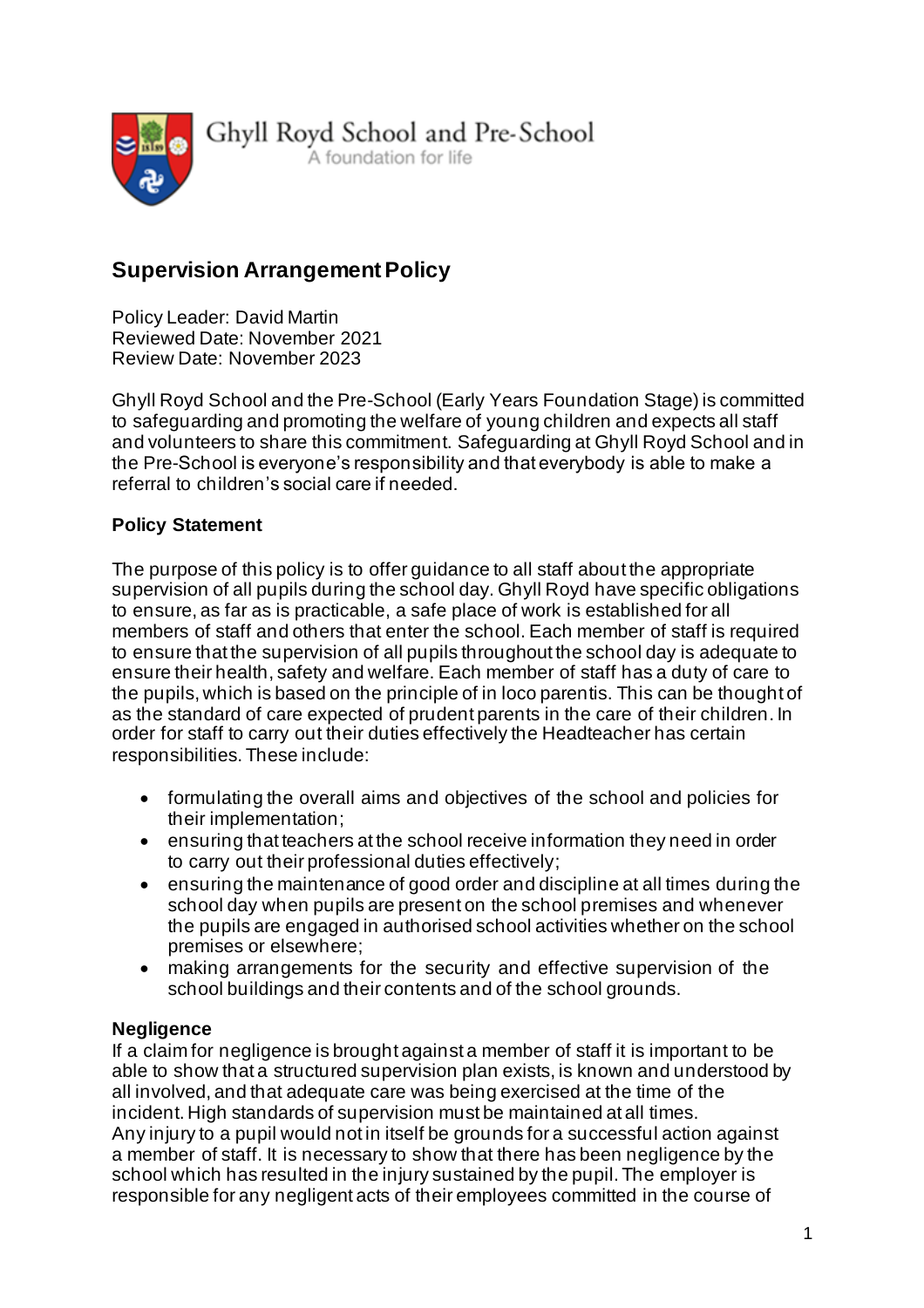their employment. However if anything happened to a pupil, the cause of which could be attributed to some lapse in the standard of appropriate care, the member of staff could incur some legal liability.

### **Supervision Before School**

Pupils do not arrive simultaneously on the school premises. Time is made available within the agreed directed time for supervision of children before school. Our responsibility begins when the pupils arrive at school.

The school will inform all parents of the starting time of the school day and indicate that no arrangements are made for the supervision of their children earlier than 7.30 am on a school day.

Supervision of pupils before school begins will form part of the school's rota of supervision. Staff are on duty from 7.30 am. Nursery to Reception go to the Nursery to be supervised and pupils from Years 1-6 go to the computing suite or dinning hall until 8.40am to be supervised.

### **Responsibility During the Day**

#### Unexplained Absence:

The responsibility to ensure that a pupil attends school regularly is that of the parents and guardians. The school will seek to contact parents when children are absent from school without notification. This will be flagged up when the registers are taken by form teachers. Parents are asked to contact school, early in the morning, if their child is unable to attend school.

#### Leaving the school site:

Pupils should not be allowed off site during school hours unless there is clear evidence of a request (in writing, by email, in person or by telephone) from the parents or guardian. All pupils are required to sign out at reception prior to departure if leaving school during the day.

### Errands:

Pupils should not be sent off site on a personal errand on behalf of a member of staff. This includes children collecting items from cars parked in the school car park.

### Illness:

When children are taken ill during the school day the school will contact the parents or guardian whether at home or at work. Information about contacts is kept in the school office.

### Emergency:

No class of pupils should be left unsupervised for any reason. In the case of an emergency please send a child to the school office or to the Deputy Head/ Headteacher.

### Lesson Time:

Pupils must be supervised at all times. Children should not be left in classrooms without supervision. Pupils attending clubs and extra-curricular activities should not be left in school unattended. It is acceptable to use a teaching support assistant to supervise a class if a teacher needs to leave the classroom.

Undesirable People: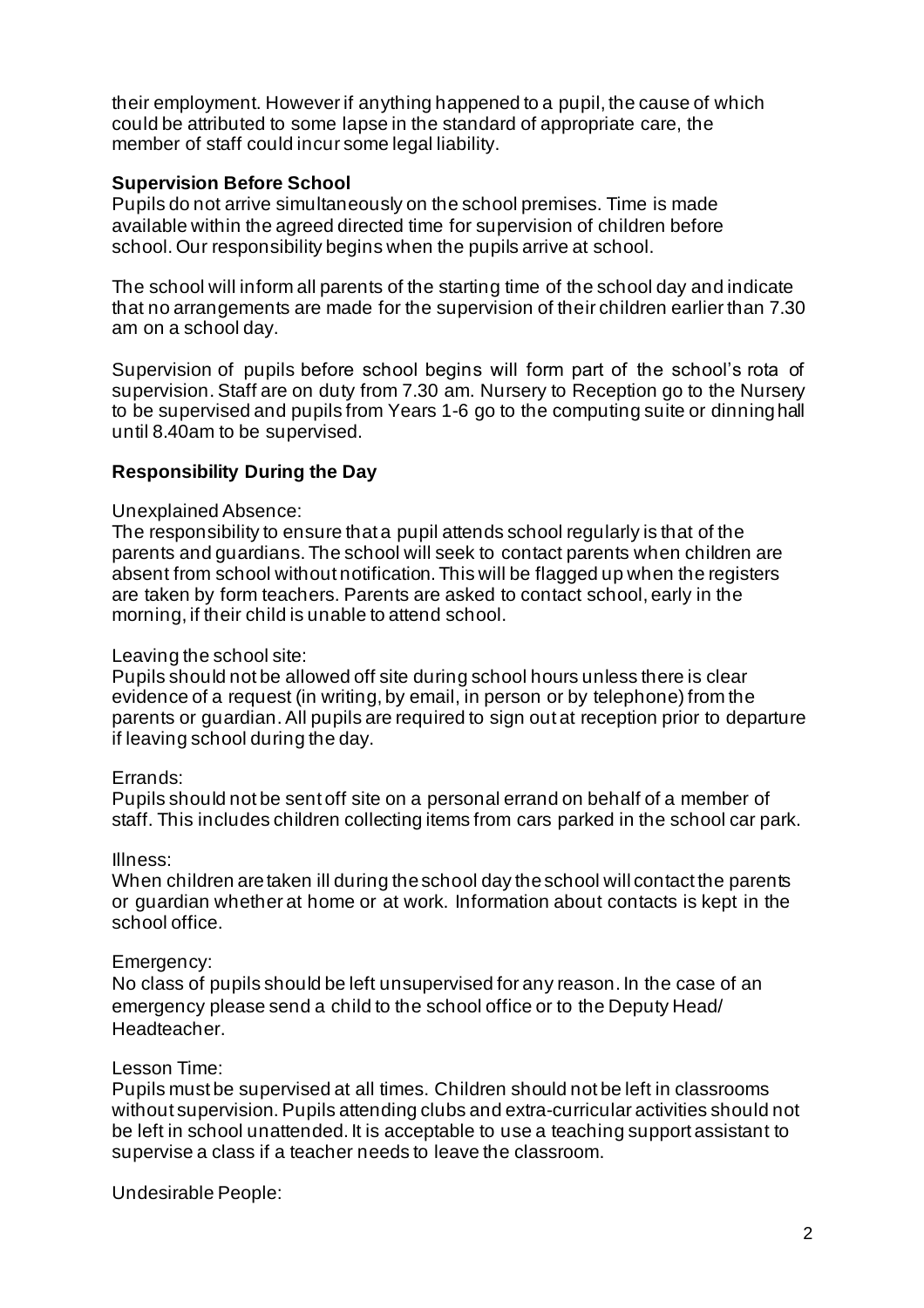All visitors to the school are expected to sign in and out. Visitors are required to wear a visitor's badge. All staff should check strangers on the premises and report to the school office if there is a concern. Parents are not allowed to approach children from other families to sort out disputes or arguments. Staff should report any concerns to the school office.

# **Supervision during Break times**

- There must be adequate supervision both indoors and outdoors throughout school break times.
- A duty rota for break time supervision will be displayed in the staff room.
- Duty teachers and other duty staff, if appropriate, will "patrol" around the play area.
- Part of the induction of new staff will include explanation of supervisory responsibilities.
- Duty teachers should begin supervision promptly.
- Staff should leave the staff room promptly to supervise the children back into class.
- There are clear routines to supervise children from break time back into class. Staff should work as a team to support one another in this process. We expect all pupils to enter school in the appropriate manner to ensure a positive start to the next lesson. Particular attention should be paid to supervising pupils in the locker room and other congested areas.
- Children should not be left in classrooms during break times unless a member of staff is present.
- Staff should support each other in maintaining adequate levels of supervision during wet break times.

# **Morning Break**

The members of staff on duty must be in the play area from 10.40am to 10.55am and remain there until break ends. It is not possible to supervise a large number of children without vigilance and concentration and, to this end the members of staff on duty should not indulge in protracted conversation with other members of staff. A duty member of staff will ring the bell outside at the end of break and together with other duty members of staff will ensure that all pupils are moved on promptly to lessons. Other staff will also be used for duties at morning break and at other times. These other staff need to be aware of their responsibilities.

# **Lunchtime Supervision**

- Supervision will consist of designated staff who are on lunchtime and teachers supervising on a rota in the Dining Hall.
- Where the behaviour of a pupil during the lunch break threatens the health and safety and welfare of others, the child may be suspended for lunchtimes.

# **Supervision after School**

Teachers should be satisfied that all pupils have left the school site appropriately. Staff are on duty at the playground gate at the end of the school day. Any pupil left at school at the end of the school day is the responsibility of the parents. If they neglect to make provision for their safe return home, the form teacher should contact the parents and note the concerns. Parents should be given notice of pupils who will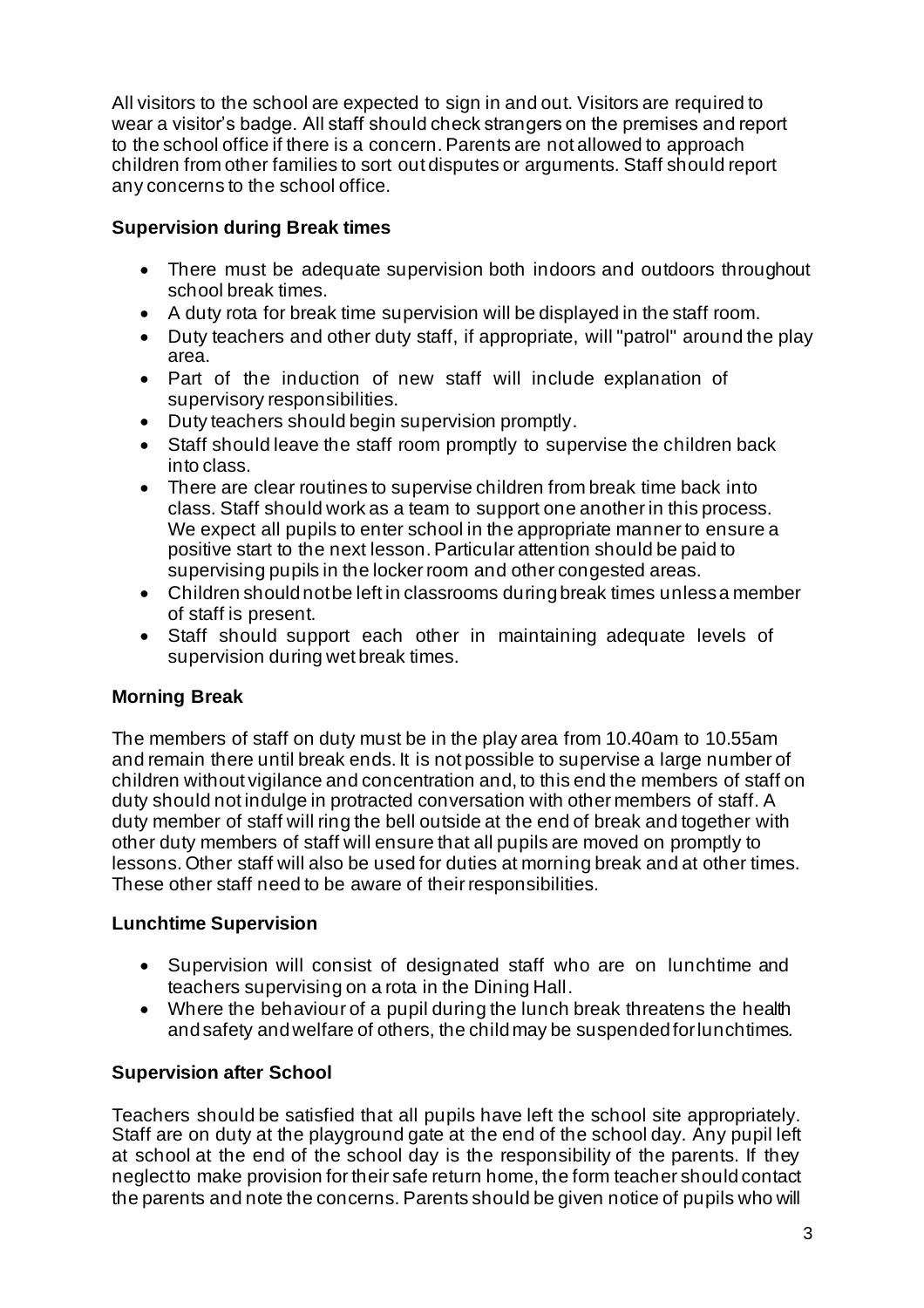be late home through participation in after school activities or revision lessons. Parents should be given adequate notice of any changes to arrangements such as cancellations of school clubs and fixtures. Every effort should be made to contact the parents during the day. If for any reason a parent cannot be contacted the child must remain at school until the agreed time of collection.

# **Supervision of Special Activities**

# **Physical Education**

Staff should familiarise themselves with the guidance given in 'Safe Practice in Physical Education and Sport'. The same general principles of care apply during Physical Education as to other school activities. It is very important that the teacher should consider factors, such as:

- safety of apparatus being used;
- condition of the floor;
- suitability of pupil's clothing;
- whether the exercises and activities are within the capability of the children ;
- whether the activity is being taught properly, in particular gymnastics;
- the weather conditions.

Please follow the procedures listed below:

- Staff should wear appropriate clothing.
- Pupils should not be allowed to wear watches.
- If valuables are handed in to a member of staff for safe keeping the school is accepting responsibility for them.
- Pupils should not be allowed in the hall before the start of a PE lesson without direct supervision.
- Pupils should not be handling PE equipment without direct supervision.
- Pupils should be trained to work quietly and to leave the hall in an orderly way.

Pupils not taking part in games or PE remain the responsibility of the teacher taking the lesson. In the event of an accident any action for damages would be unlikely to succeed if the teacher could show that he/she had employed reasonable care.

# **Art and Craft/ Science and Technology/Forest Schools and Bushcraft**

Teachers should consider the organisation of the pupils involved in practical activities. Consideration should be given to the number of pupils who can be reasonably controlled and supervised when organising practical activities. Teachers should take all necessary precautions including:

- wearing masks and goggles
- training in the use of tools
- carrying glass objects
- carrying hot substances

Please follow the procedures listed below:

• Pupils should be supervised carefully when using sharp equipment such as scissors and craft knives.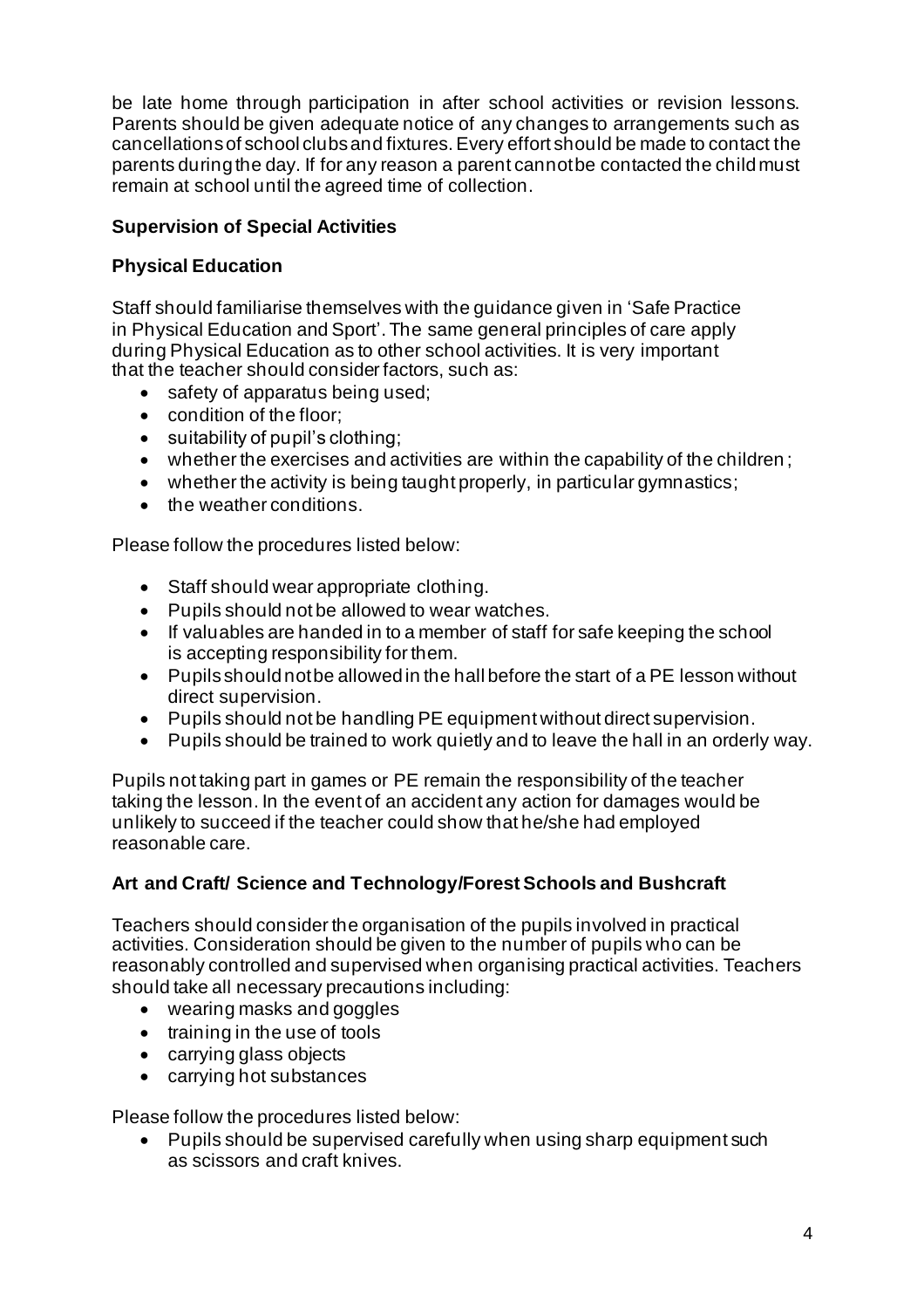- All craft knives should be accounted for at the end of the activity and stored in a safe place.
- Pupils should not have direct access to craft knives and sharp tools.
- Teachers should make sure that pupils know how to use tools correctly.
- Teachers should ensure that there is an appropriate level of supervision when using glue guns.
- Pupils should be supervised directly when handling glass objects.
- Where at all possible the use of glass containers should be avoided.

### **Being Alone with a Child**

Of all circumstances this is the one which carries the greatest risk. In an environment such as ours, where the levels of trust are so high and taken as the normal course of events, there is a greater statistical opportunity for things to go wrong. These are some of the contexts where it is, at least, sensible to consider the associated risk:

- Running an extra class outside the curriculum, possibly in an isolated or quiet part of the building.
- Running a private discipline sanction under similar circumstances.
- Calling a pupil to an office for disciplinary or administrative reasons.
- Offering a lift home to a stranded pupil at the end of the day or after an extra-curricular activity.
- Visiting the toilets as part of a duty responsibility.

All of these are circumstances that many of us operate in daily and we are rarely concerned about them. Practically, a good degree of the risk can be reduced by having doors open in rooms, giving other colleagues and support staff an easy access to your working environment and informing others of your timing and plans for any given appointment. If anyone has concerns after taking account of the risk, then it is entirely correct to discuss the matter with the Deputy Head or Headteacher, as appropriate.

In addition, there are circumstances where individual pupils may give cause for concern, usually because they have problems of their own; they may have special physical and/or educational needs, be distressed or perhaps violent. Such situations are rare but not unknown. Staff can reasonably expect to be advised of any special arrangements in this respect. This means adults should:

- Avoid meetings with pupils in remote, secluded areas of school.
- Ensure there is visual access and/or an open door in one to one situations.
- Inform other staff of the meeting beforehand, assessing the need to have them present or close by.
- Avoid use of 'engaged' or equivalent signs wherever possible. Such signs may create an opportunity for secrecy or the interpretation of secrecy.
- Always report any situation where a pupil becomes distressed or angry to a colleague.
- Consider the needs and circumstances of the pupil/pupils involved.

# **Changing**

Young people are entitled to respect and privacy when changing clothes. However, there needs to be an appropriate level of supervision in order to safeguard young people, satisfy health and safety considerations and ensure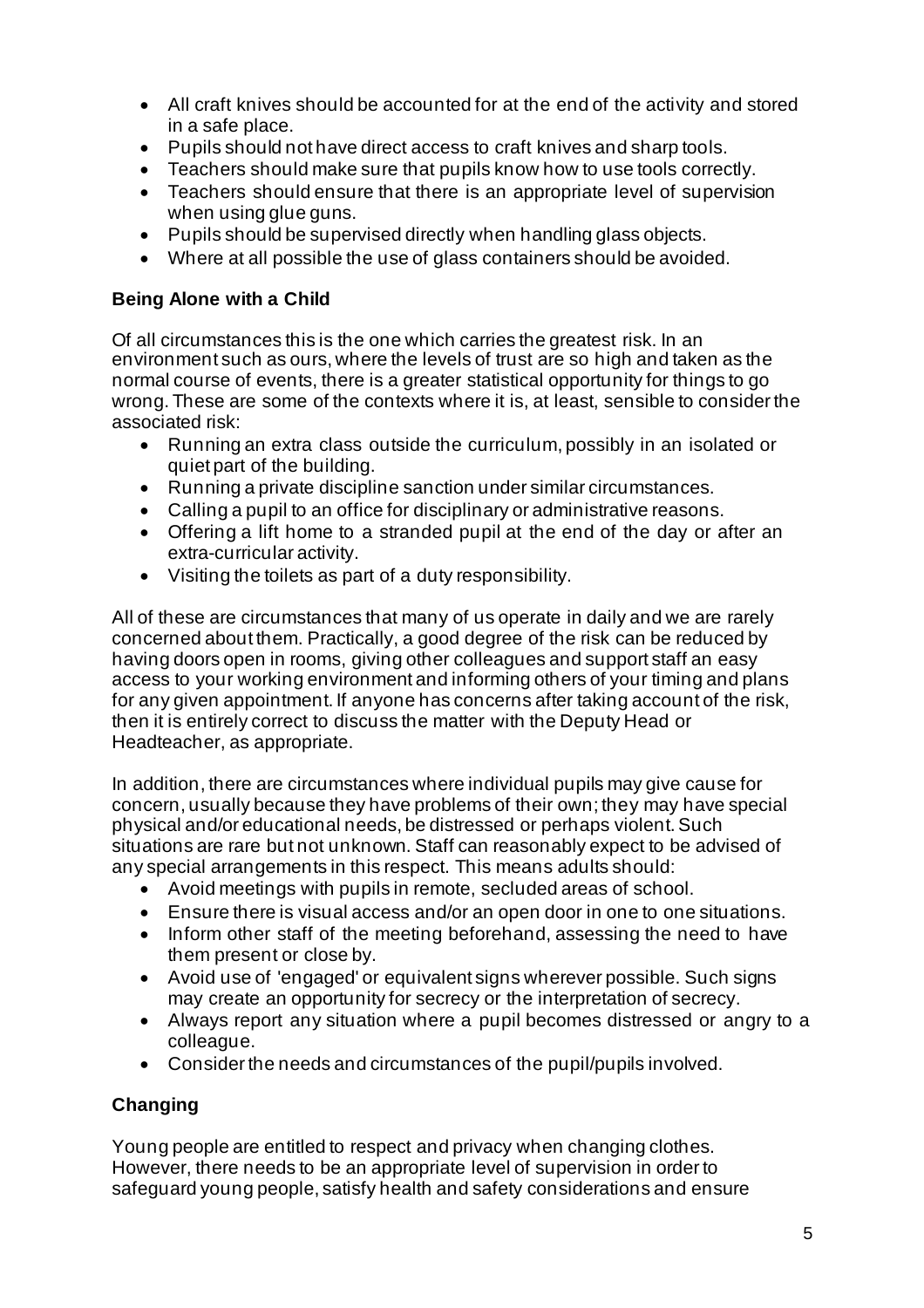that bullying or teasing does not occur. This supervision should be appropriate to the needs and age of the young people concerned and sensitive to the potential for embarrassment. Staff, therefore, need to be vigilant about their own behaviour, ensure they follow agreed guidelines and be mindful of the needs of the pupils.

This means that adults should:

- Avoid any physical contact when children are in a state of undress.
- Avoid any visually intrusive behaviour where there are changing rooms.
- Announce their intention of entering.
- Avoid remaining in the room unless pupil needs require it.

### **After School Clubs:**

Staff should take particular care when supervising pupils in the less formal atmosphere of an after-school activity. During school activities that take place off the school site or out of school hours, a more relaxed discipline or informal dress and language code may be acceptable. Staff are required to keep an "after school" register in case of fire /emergency.

However, staff remain in a position of trust and need to ensure that their behaviour cannot be interpreted as seeking to establish an inappropriate relationship or friendship. Health and Safety arrangements require members of staff to keep colleagues/employers aware of their whereabouts, especially when involved in an out of school activity. Staff must be aware of and follow guidance. This means that adults should:

- Always have another child present in out of school activities, unless otherwise agreed with the deputy or Headteacher.
- Undertake risk assessments.
- Have parental consent to the activity.
- Ensure that their behaviour remains professional at all times.

# **The Early Years Foundation Stage**

In the Early Years Foundation Stage the school will provide a staffing ratio in line with the Safeguarding and Welfare Requirements of the Early Years Foundation Stage to ensure that children have sufficient individual attention and to guarantee care and education of a high quality. Our staff are appropriately qualified, and the school will carry out checks for enhanced criminal records and barred list checks through the Disclosure and Barring Service in accordance with statutory requirements. To meet this aim we ensure that all EYFS staff members are well qualified, that there is ongoing professional development and that statutory ratios are upheld at all times using the following ratios of adult to children.

Adult to children ratios for Level 2 and 3 qualified staff

Children aged two years: 1 adult: 4 children:

at least one member of staff holds a full and relevant level 3 qualification; and

at least half of all other staff hold a full and relevant level 2 qualification.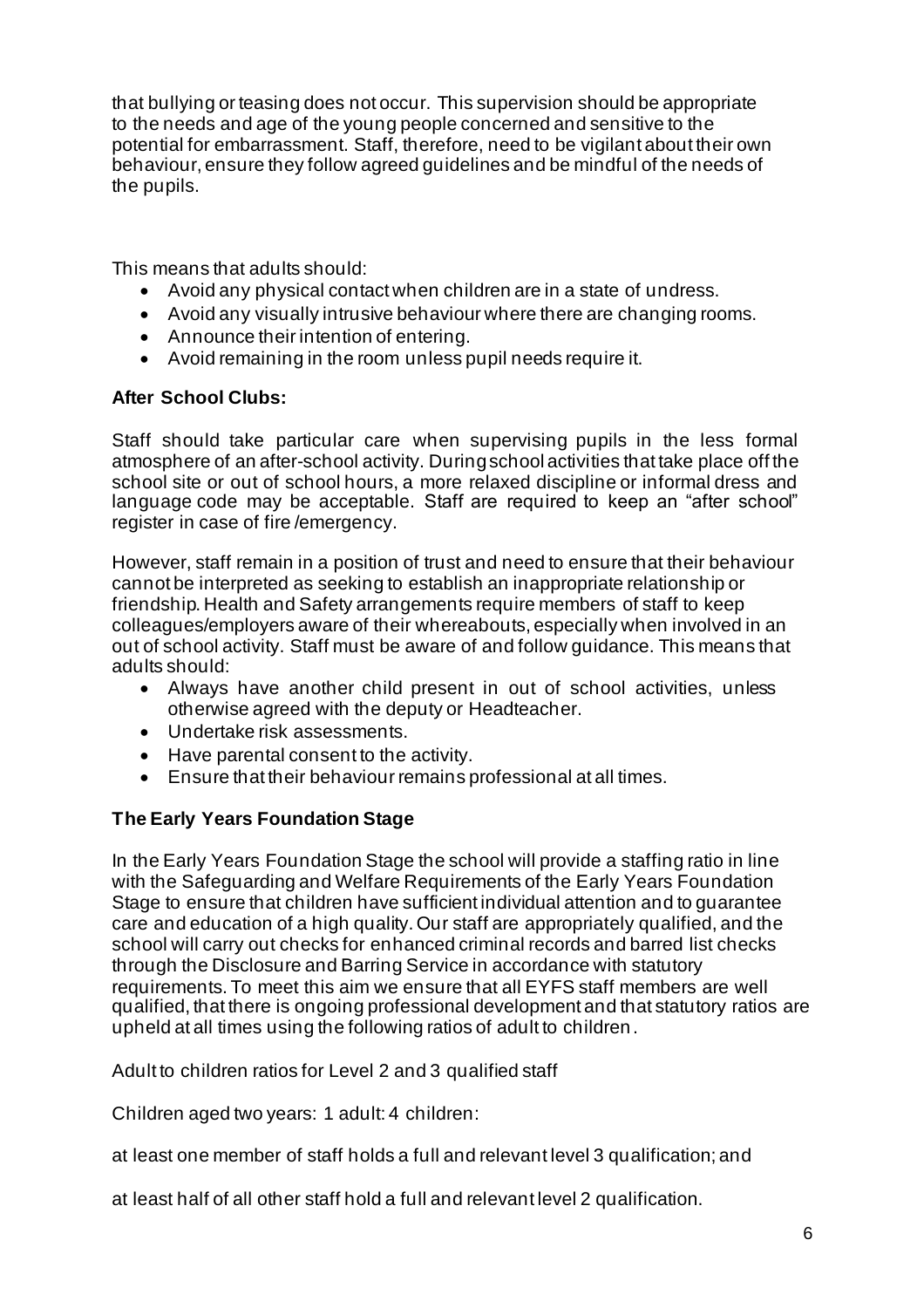Children aged three to seven years: 1 adult: 8 children:

at least one member of staff holds a full and relevant level 3 qualification; and

at least half of all other staff hold a full and relevant level 2 qualification.

Qualified Teachers

The school follows the Early Years Foundation Stage Safeguarding and Welfare Requirements where a qualified teacher, Early Years professional or other relevant qualified person is working directly with children aged three and over:

Children aged three to four years there is at least one member of staff for every 13 children; and at least one other member of staff holds a full and relevant level 3 qualification.

Children aged four and over there is at least one member of staff for every 30 children.

The school only includes those aged 17 years or older within our ratios. Where they are competent and responsible, we may include students on long-term placements and regular volunteers.

During the school day a minimum of two staff/adults are on duty at any one time.

In Nursery when children are resting or sleeping, the correct ratios apply and staff remain on the premises.

The Early Years Foundation Stage Leader deploys staff, students and volunteers to give adequate supervision of indoor and outdoor areas, ensuring that children are within sight and hearing of staff.

Staff, students and volunteers inform their colleagues if they have to leave their area and tell colleagues where they are going.

Staff, students and volunteers focus their attention on children at all times and do not spend time in social conversation with colleagues while they are working with children.

The school assigns each child a Key Worker to help the child become familiar with the setting to ensure that each child has a named member of staff with whom to form a relationship. The Key Worker discusses with parents the child's well-being and development within the setting.

A secondary Key Worker who is already known to the child is able to step in when the child's Key Worker is absent.

The school operates an 'open door' policy to allow parents to discuss their child with their Key Worker at drop off and collection times.